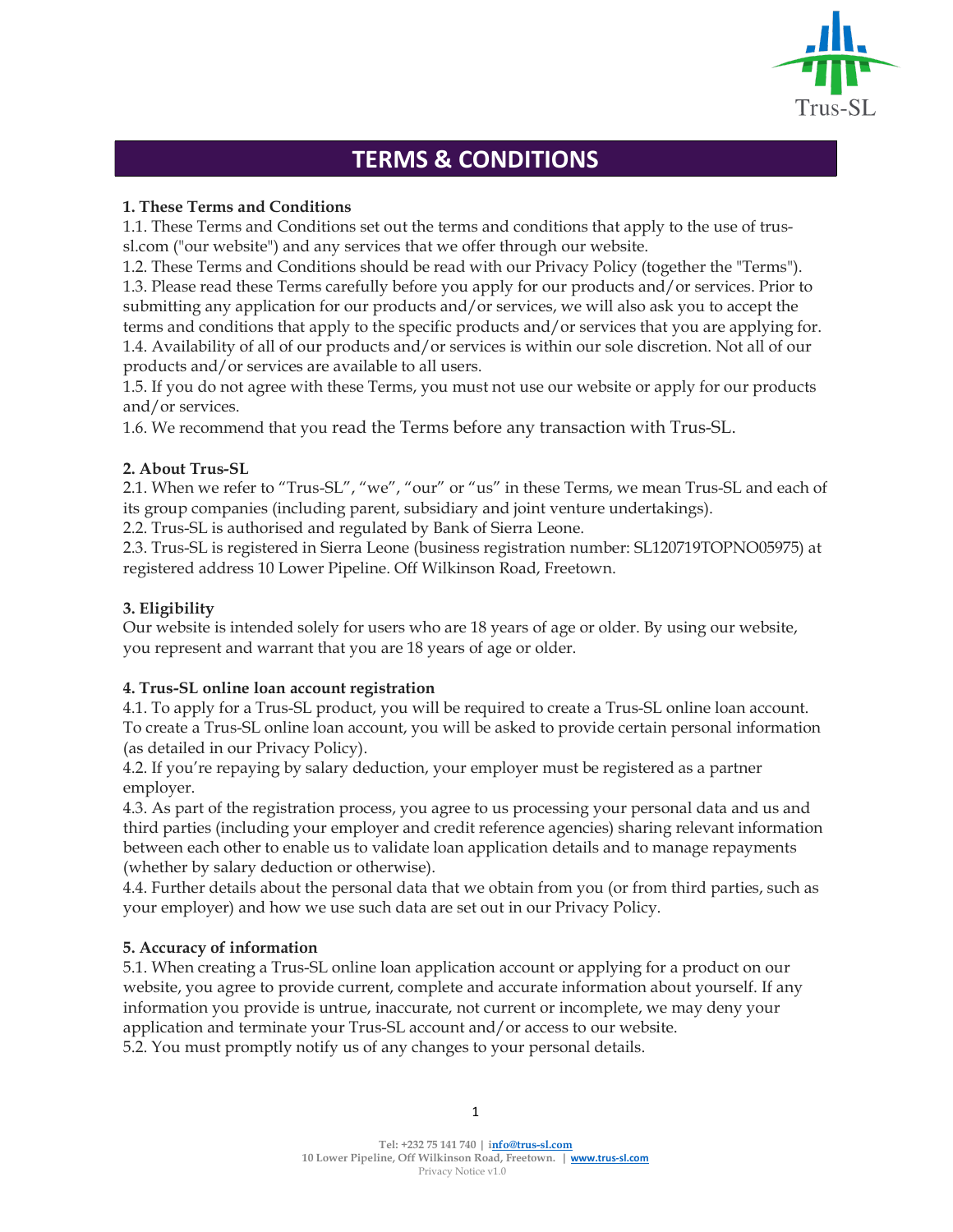

## 6. Access to our website and your account

6.1. Our site is made available free of charge. However, we do not guarantee that our site, or any content on it, will always be available or be uninterrupted.

6.2. We reserve the right at any time to modify or discontinue, temporarily or permanently, our website with or without notice. You agree that we shall not be liable to you or to any third party for any modification, suspension or discontinuance of our website.

6.3. We may terminate, suspend, restrict or block your access to our website or your Trus-SL online loan account if we reasonably think it is necessary or because we believe there is a legitimate reason to do so. Such reasons include, for example:

6.3.1. the security of your account is at risk (for example, if you have not updated your internet browser to the latest release);

6.3.2. we suspect unauthorised or fraudulent use of your account;

6.3.3. to comply with any legal or regulatory requirement;

6.3.4. you have given us false information about yourself;

6.3.5. for any reason beyond our reasonable control, including (without limitation) where our website and/or platform becomes unavailable;

6.3.6. for any actual or suspected breach of these Terms;

6.3.7. for any actual or suspected criminal activity;

6.3.8. for any actual or suspected misuse of, or damage to, our website; and

6.3.9. an inactive Trus-SL account. A Trus-SL account becomes inactive when you have not accessed your Trus-SL account at least once in any 12-month period.

6.4. Your obligations in respect of any Trus-SL products you have applied for are not contingent on or otherwise affected by your ability or inability to access or use our website or by the closure of your Trus-SL account.

6.5. Where possible we will contact you before suspending, restricting or blocking your access to tell you that we are doing so and why. We may do this by displaying a message the next time you try to log on or perform an action on your account. However, we may not always be able to contact you, for example because of legal or regulatory restrictions, or because of unexpected interruptions to our service availability.

### 7. Closing your account

7.1. Once your loan has been repaid in full, you may cancel your Trus-SL registration by notifying us via email. Following closure of your Trus-SL account, you will no longer be able to access your Trus-SL online account portal.

7.2. Following cancellation, we will continue to maintain records in line with our Privacy Policy.

# 8. Security

8.1. You are responsible for safeguarding your login details. You should not share them with anyone.

8.2. You must contact us immediately if you believe that your account has been compromised or if you believe that the security of your account is at risk.

8.3. By accepting these Terms, you expressly agree that you will not, and will not attempt to: (a) access data outside of the public aspects of our website or your Trus-SL online loan account portal;

(b) access any loan information or non-public personal information relating to any other user of the our website; (c) probe, scan or test the vulnerability of our website; or (d) interfere with or disrupt our website or any aspect therein, including, without limitation, via means of submitting a virus to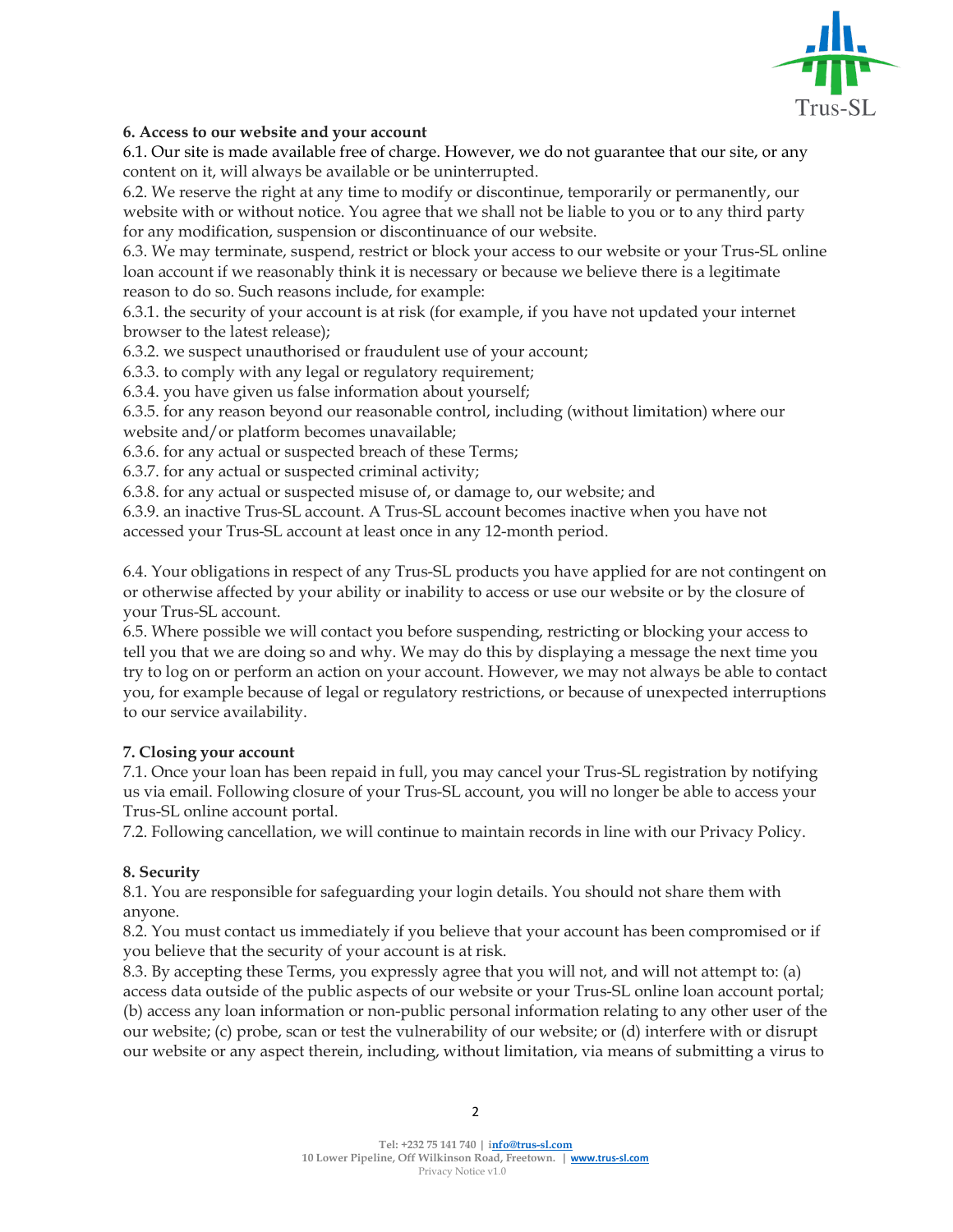

our website or overloading, "flooding," "spamming," "mail bombing," or "crashing" our website. Violations of system or network security may result in civil or criminal liability.

## 9. Acceptable use of our website

9.1. You may use our site only for lawful purposes. You may not use our site:

9.1.1. in any way that breaches any applicable local, national or international law or regulation;

9.1.2. in any way that is unlawful or fraudulent or has any unlawful or fraudulent purpose or effect;

9.1.3. to transmit, or procure the sending of, any unsolicited or unauthorised advertising or promotional material or any other form of similar solicitation (spam); or

9.1.4. to knowingly transmit any data, send or upload any material that contains viruses, Trojan horses, worms, time-bombs, keystroke loggers, spyware, adware or any other harmful programs or similar computer code designed to adversely affect the operation of any computer software or hardware.

9.2. When we consider that a breach of these provisions has occurred, we may take such action as we deem appropriate.

9.3. This may result in us taking all or any of the following actions:

9.3.1. immediate, temporary or permanent withdrawal of your right to use our site;

9.3.2. issue of a warning to you;

9.3.3. legal proceedings against you for reimbursement of all costs on an indemnity basis (including, but not limited to, reasonable administrative and legal costs) resulting from the breach; 9.3.4. further legal action against you; and

9.3.5. disclosure of such information to law enforcement authorities as we reasonably feel is necessary or as required by law.

### 10. Communications

10.1. When you visit our website or send emails to us, you are communicating with us electronically. By accepting these Terms, you expressly consent to receive communications from us electronically to the extent permissible by law. Such electronic communications may include emails, messages posted to your Trus-SL online loan account portal or other electronic communications. Your consent to receive electronic communications from us does not mean that we must provide all communications electronically.

10.2. It is your responsibility to provide us with current and accurate contact information. You represent that you are permitted to receive calls at each of the telephone numbers you have provided to us. You agree to promptly alert us whenever you stop using a particular telephone number.

### 11. Links

11.1. Our website may contain links to websites which are owned or controlled by parties other than Trus-SL. These links are provided for your convenience and do not imply that we have reviewed or condone the third-party sites, their content or their privacy policies.

11.2. When using other websites, you must be aware that any personal information you supply will be handled according to their privacy policies. We recommend that you read and consider these websites' privacy policies and terms and conditions before providing any of your personal information. Trus-SL is not responsible for the privacy practices or content on third party websites. 11.3. We shall not be responsible for the content of any other sites that are linked to or from our website or our platform and we exclude all warranties and all liability for any loss or damage you incur as a result of your use of such sites.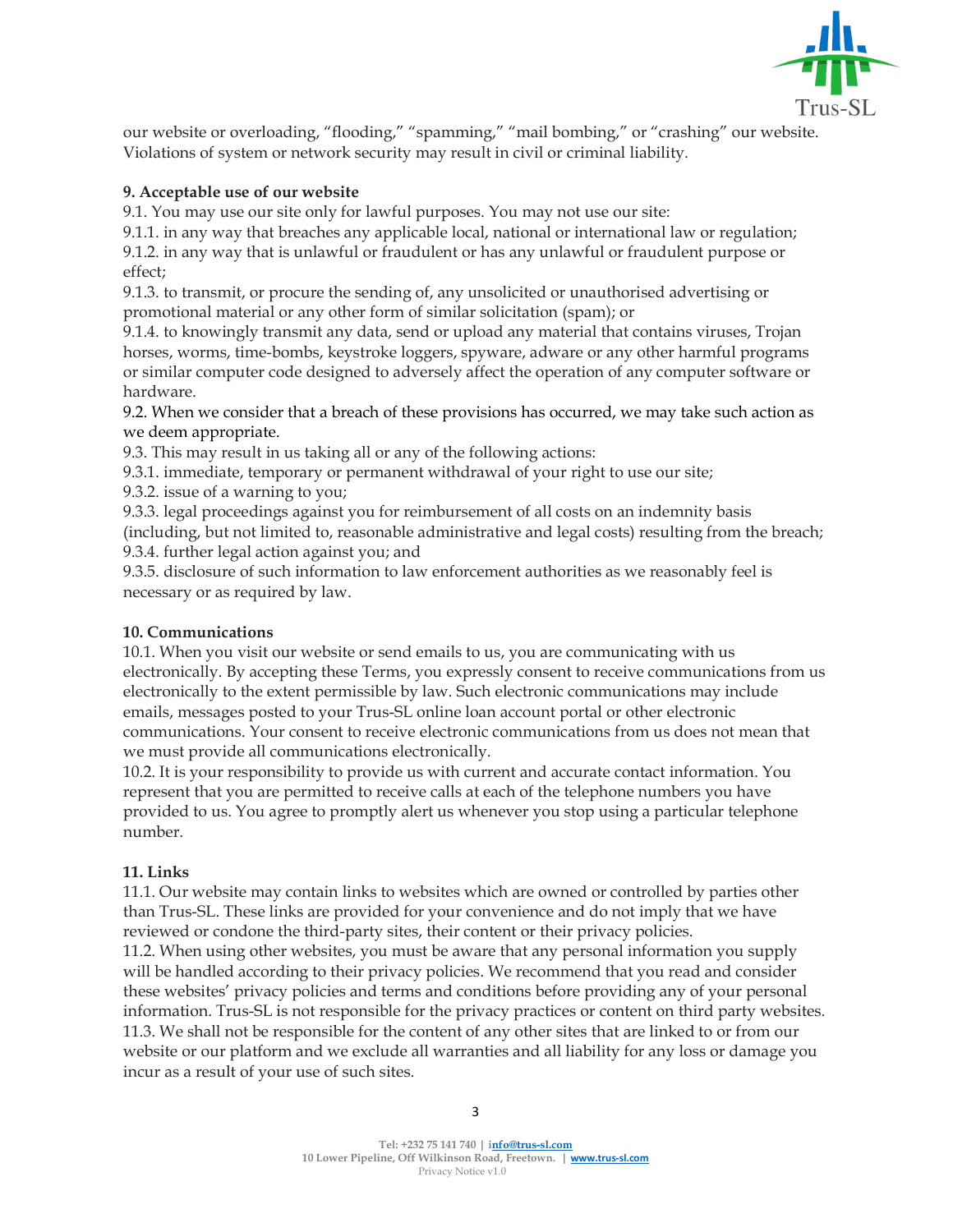

# 12. Our liability

#### Whether you are a consumer or a business user:

12.1. We do not limit or exclude our liability for death or personal injury resulting from our negligence, fraud or fraudulent misrepresentation and any other liability that cannot be limited or excluded by Sierra Leone law.

12.2. The content on our site is provided for general information only. It is not intended to amount to advice on which you should rely. You must obtain professional or specialist advice before taking, or refraining from, any action on the basis of the content on our site.

12.3. Although we make reasonable efforts to update the information on our site, we make no representations, warranties or guarantees, whether express or implied, that the content on our site is accurate, complete or up to date.

12.4. While we take all reasonable precautions to keep the website and its server free from viruses, corrupt files and other malicious software, we cannot guarantee this. We will not be liable for any loss or damage caused by a virus, distributed denial-of-service attack, or other technologically harmful material that may infect your computer equipment, computer programs, data or other proprietary material due to your use of our website or to your downloading of any content on it, or on any website linked to it. You should ensure that you have appropriate anti-virus software installed on any computer or mobile devices that you use to access the website.

12.5. Calculators and tools on our website provide estimates, which may be different from the actual amounts.

12.6. Different limitations and exclusions of liability will apply to liability arising as a result of the supply of any services or loans to you, which will be set out in the applicable services or loan agreement.

### If you are a consumer user:

12.7. We are responsible to you for foreseeable loss and damage caused by us. If we fail to comply with these terms, we are responsible for loss or damage you suffer that is a foreseeable result of our breaking this contract or our failing to use reasonable care and skill, but we are not responsible for any loss or damage that is not foreseeable. Loss or damage is foreseeable if either it is obvious that it will happen or if, at the time the contract was made, both we and you knew it might happen, for example, if you discussed it with us during the sales process.

12.8. Please note that we only provide our site for domestic and private use. You agree not to use our site for any commercial or business purpose. We have no liability to you for any loss of data, loss of profit, loss of business, business interruption, or loss of business opportunity.

12.9. If defective digital content that we have supplied, damages a device or digital content belonging to you and this is caused by our failure to use reasonable care and skill, we will either repair the damage or pay you compensation.

12.10. Other exclusions and limitations apply where you apply for specific products. These are set out in the terms and conditions which are specific to the products you apply for and in addition, in the case of Borrow, any credit agreement you enter into with us.

### If you are a business user:

12.11. We exclude all implied conditions, warranties, representations or other terms that may apply to our site or any content on it.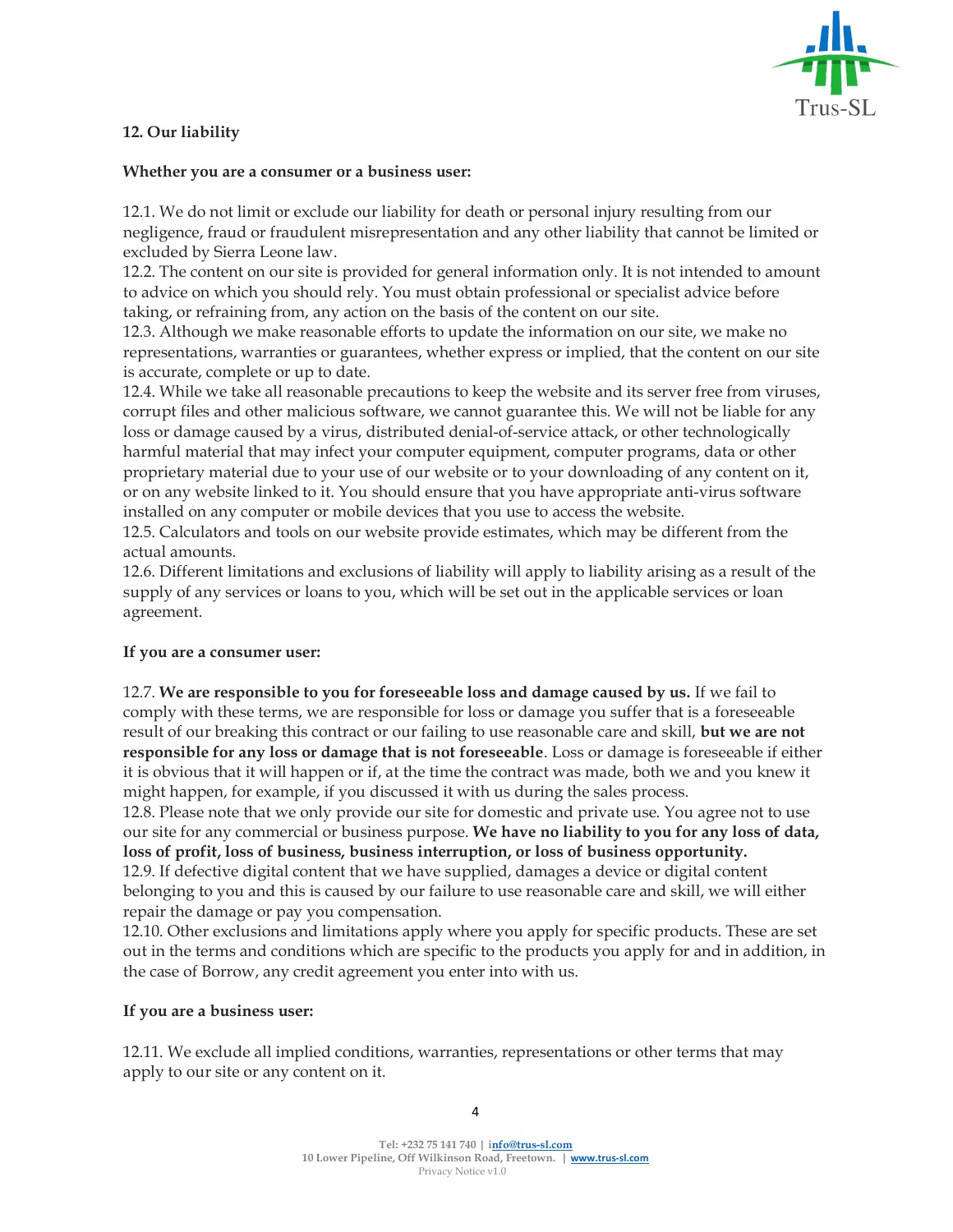

12.12. We will not be liable to you for any loss or damage, whether in contract, tort (including negligence), breach of statutory duty, or otherwise, even if foreseeable, arising under or in connection with:

12.12.1. use of, or inability to use, our site; or

12.12.2. use of or reliance on any content displayed on our site.

12.13. In particular, we will not be liable for:

12.13.1. loss of profits, sales, business, or revenue;

12.13.2. business interruption;

12.13.3. loss of anticipated savings;

12.13.4. loss of business opportunity, goodwill or reputation; or

12.13.5. any indirect or consequential loss or damage.

12.14. Where you enter into a services agreement with us, different limitations and exclusions of liability will apply.

#### 13. Your acts and compliance with law

You are solely responsible for your acts and omissions in connection with your use of our website, and we will not be responsible or liable for any claim, action or liability that arises out of or is in any way connected with such acts or omissions. You agree to use our website in compliance with all applicable laws, and not to use our website for any fraudulent purposes.

#### 14. Intellectual Property

14.1. All intellectual property in our site and our platform, and all rights in any information which appears on our site and our platform (including the screen displays, the content, the text, graphics and look and feel of the site and platform), belongs to us or our licensors. All trademarks, service marks, company names or logos are the property of their respective holders. Any use by you of these marks, names and logos may constitute an infringement of the holders' rights. We do not warrant that our site does not infringe any intellectual property rights of third parties 14.2. We grant to you a limited right to use our platform on any computers, smartphones or tablets (as applicable) which are under your control, solely for your internal, private, non-commercial informational purposes.

14.3. You may not reproduce, republish, transmit or distribute any material, information or content on our website, or that form part of our services, without our prior written consent. However, you are granted a limited right to access and use our website and our services, and retrieve, display and print content pages, for your own personal, non-commercial use and to the extent necessary for use of our website and our services only. We reserve the right, in our sole discretion and without notice to you, to terminate your licence and to prevent future access by you to our website.

#### 15. Changes to these Terms

We may make changes to these Terms from time to time. If we do this, we will post the changed Terms on our website. You understand and agree that your continued use of our website after we have made any such changes constitutes your acceptance of the new Terms.

#### 16. We may make changes to our site

We may update and change our site from time to time to reflect changes to our products, our users' needs and our business priorities.

#### 17. No waiver

The waiver of a breach of or default under these Terms, or the failure or delay by Trus-SL to